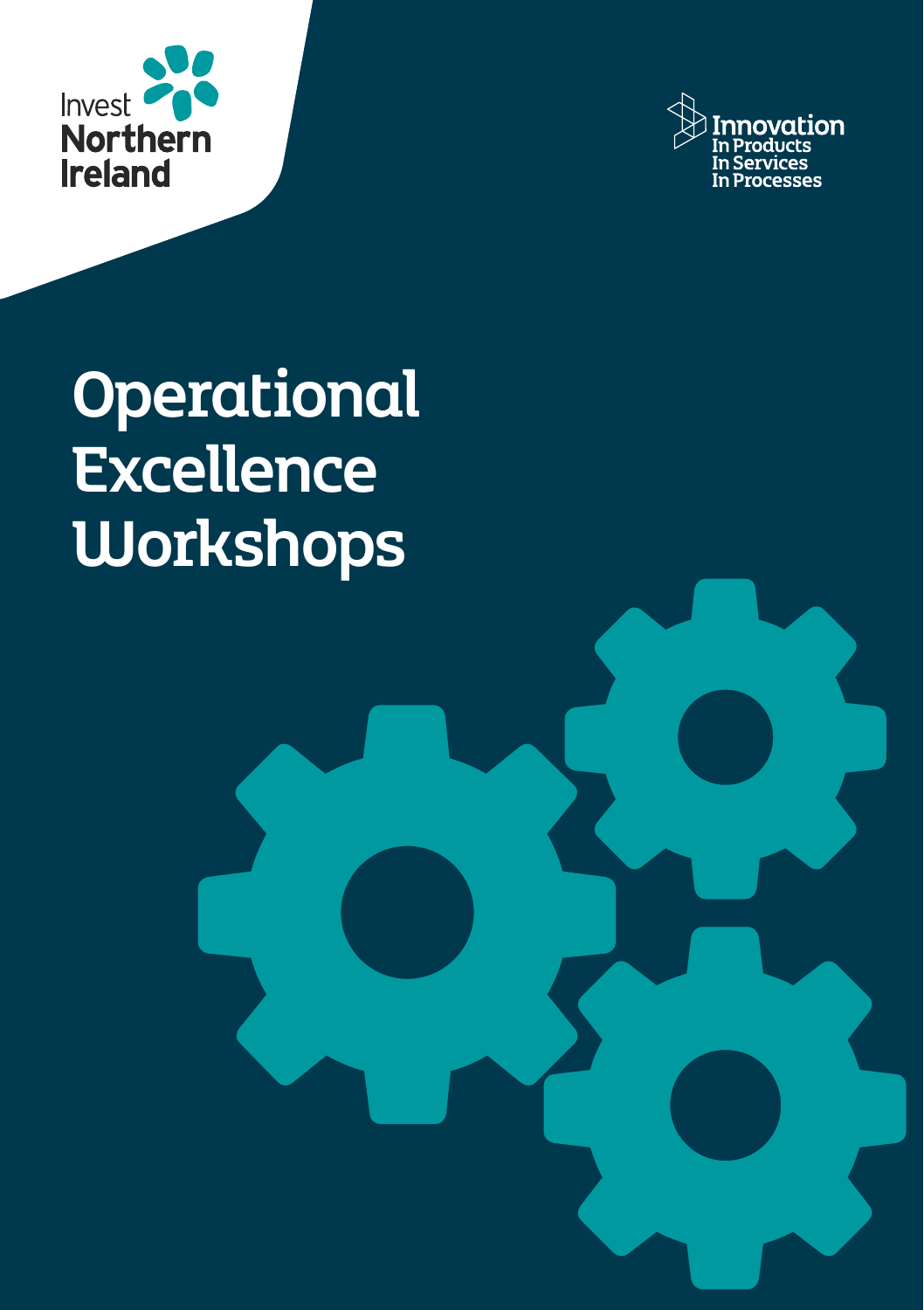## **Experience the benefits of our Operational Excellence Workshops**

We deliver a variety of workshops which can either be generic or bespoke (delivered on-site) depending on the company needs.

It should be noted that the workshops form part of an improvement intervention for your company not a training event. There is support offered either side of the workshop. Following attendance at the workshop you will have the opportunity to receive coaching / mentoring support from the team to address specific improvement opportunities within your business.

In most instances attendance at a workshop will require some prior preparation in advance. During the workshop you will be expected to complete a 'Learning Action Plan' that will be reviewed back at your workplace and used to scope the improvement intervention.

These workshops are ideally suited for anyone with responsibility for driving improvements in their business. Typically the workshops are scheduled over a 12 month period. If you would like further information or would like to enquire about attending any of the workshops please email **kathy.loughlin@investni.com**

## Who is eligible?

Support is available to all Invest NI customers regardless of size or sector.

The training workshops are ideally suited for anyone with responsibility for driving improvements in their business.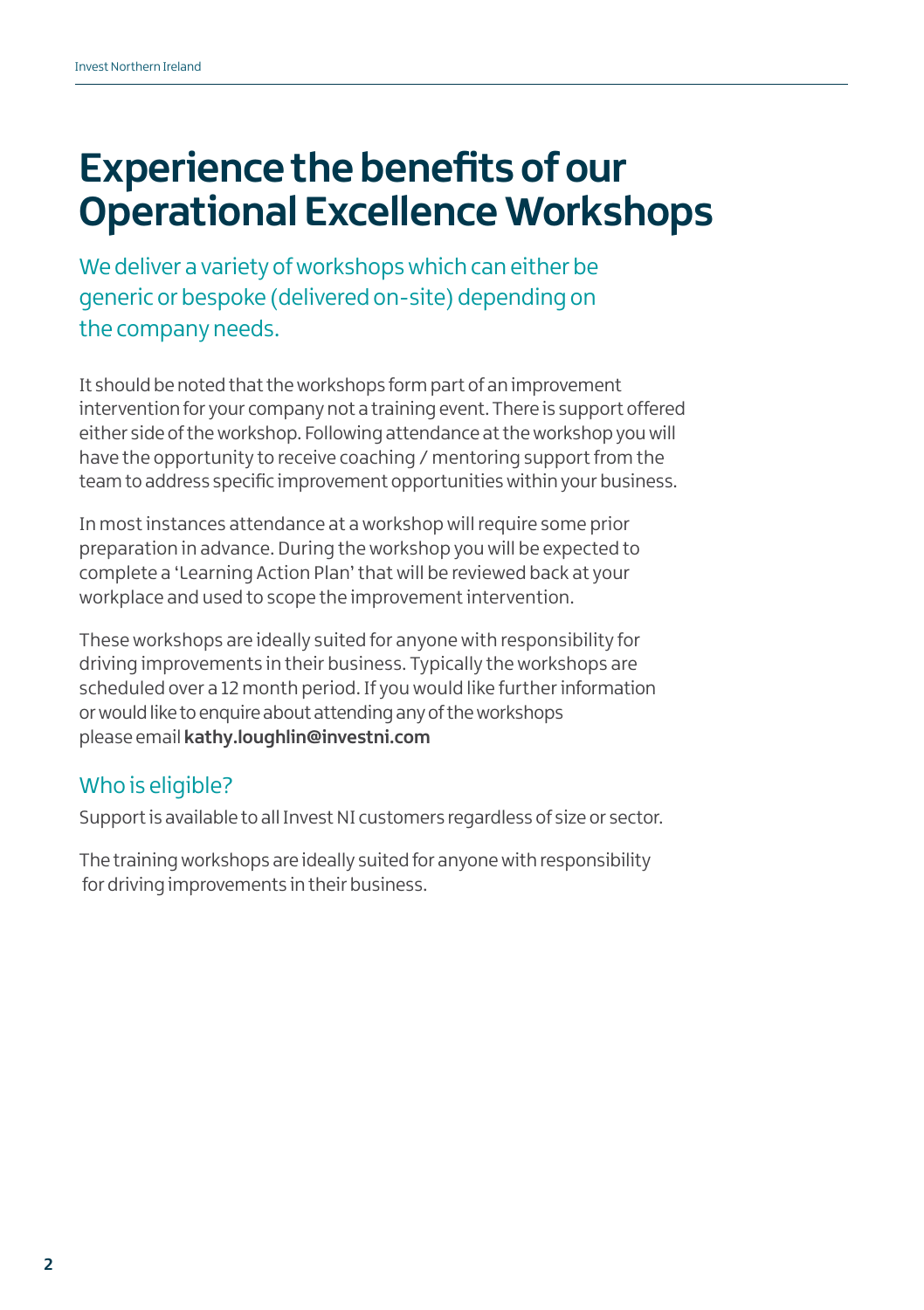## **Lean Fundamentals**

## Workshop Overview

**This workshop is designed to provide participants with practical insights on Lean principles, tools and techniques which have been developed by experienced industry practitioners. The workshop will cover the application of the tools within a work based environment.**

The aim is to give participants sufficient knowledge to apply the learning in their workplace. After the training you will have the opportunity to receive coaching / mentoring support from the Invest NI Operational Excellence Team to address specific improvement opportunities within your business.

#### **The workshop outline is as follows:**

- –Outline simple steps that companies can take to improve their productivity and reduce waste.
- Provide an overview of Lean principles and its application in a business.
- Process Mapping graphical representation of the business shows key processes and information flow within the business.
- Attendees will be given an overview of Value Stream Mapping and work in groups to generate a Value Stream Map.
- Constraint Management and Systems thinking – looks at the overall business model and highlights the importance of identifying and managing the constraint operation.
- Introduction of the 8 wastes and non-value added operations.
- Standardised Work overview of Standardised Work, the importance of having standard and balanced operations.
- Pull Systems looks at scheduling and creating flow in the system, covers Kanbans, level scheduling, Takt time and job balancing.
- Visual Management looks at 5S, visual displays and visual controls, attendees work on group and individual exercises in order to support learning.
- Continuous Improvement Root Cause Analysis, 5Whys, Pareto charts, using data collection to drive improvements, Plan Do Check Act cycle, and the Voice Of The Customer.
- –The workshop includes a number of simulations and practical exercises that help to reinforce the training and provides some simple tools that can be taken away and be applied directly into your business without extensive training.

## Who Should Attend?

Anyone with responsibilities for driving improvements in their business. If you would like to attend or attend future workshops please email **kathy.loughlin@investni.com**

Spaces are limited and will be offered on a first come first serve basis and preference will be given to Invest NI client businesses.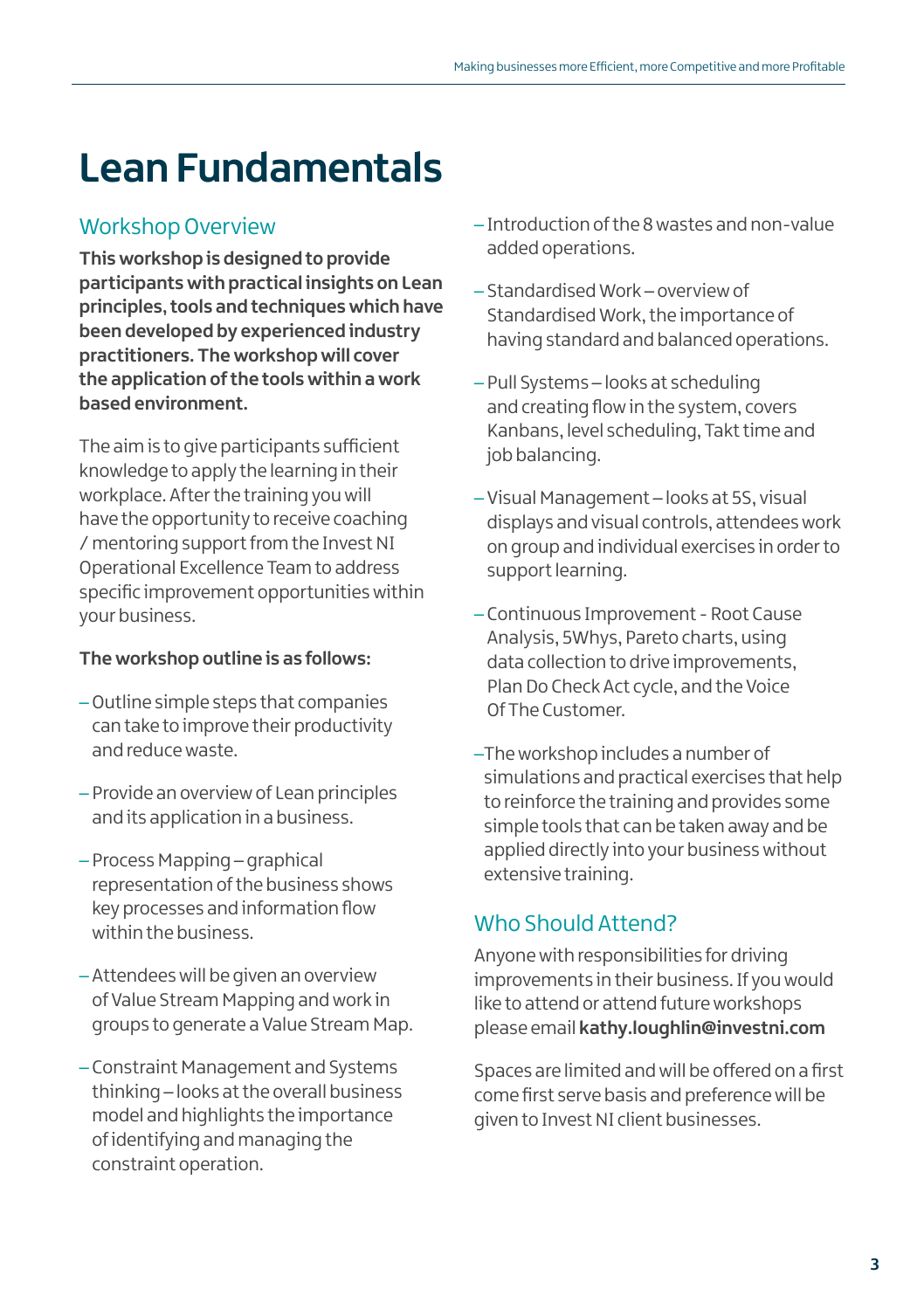## **Lean For Services**

#### Workshop Overview

**This workshop is designed to provide participants with practical insights on how to apply lean principles, tools and techniques to a service operation or support function. The aim is to give participants sufficient knowledge to apply the learning in their business. After the training they will also have the opportunity to get coaching / mentoring support from the Invest NI Operational Excellence Team to help address specific issues within their operation.** 

#### **At this workshop you will:**

- Gain an understanding for why a lean services approach is important to improving the success of your company.
- Identify non value added activity from an internal perspective and from customer's point of view.
- –Understand the concept of value and failure demand and how to differentiate between these types.
- Be able to tell the main differences between service and manufacturing sectors.
- –Use mapping techniques to visualise your processes for improving a service operation.
- Gain some insight into where and when traditional lean tools and techniques can work in services.

### Who Should Attend?

Anyone working within a service organisation or a support function with responsibilities for driving improvements in their business.

If you would like to attend please email **kathy.loughlin@investni.com.**

Spaces are limited and will be offered on a first come first serve basis and preference will be given to Invest NI client businesses.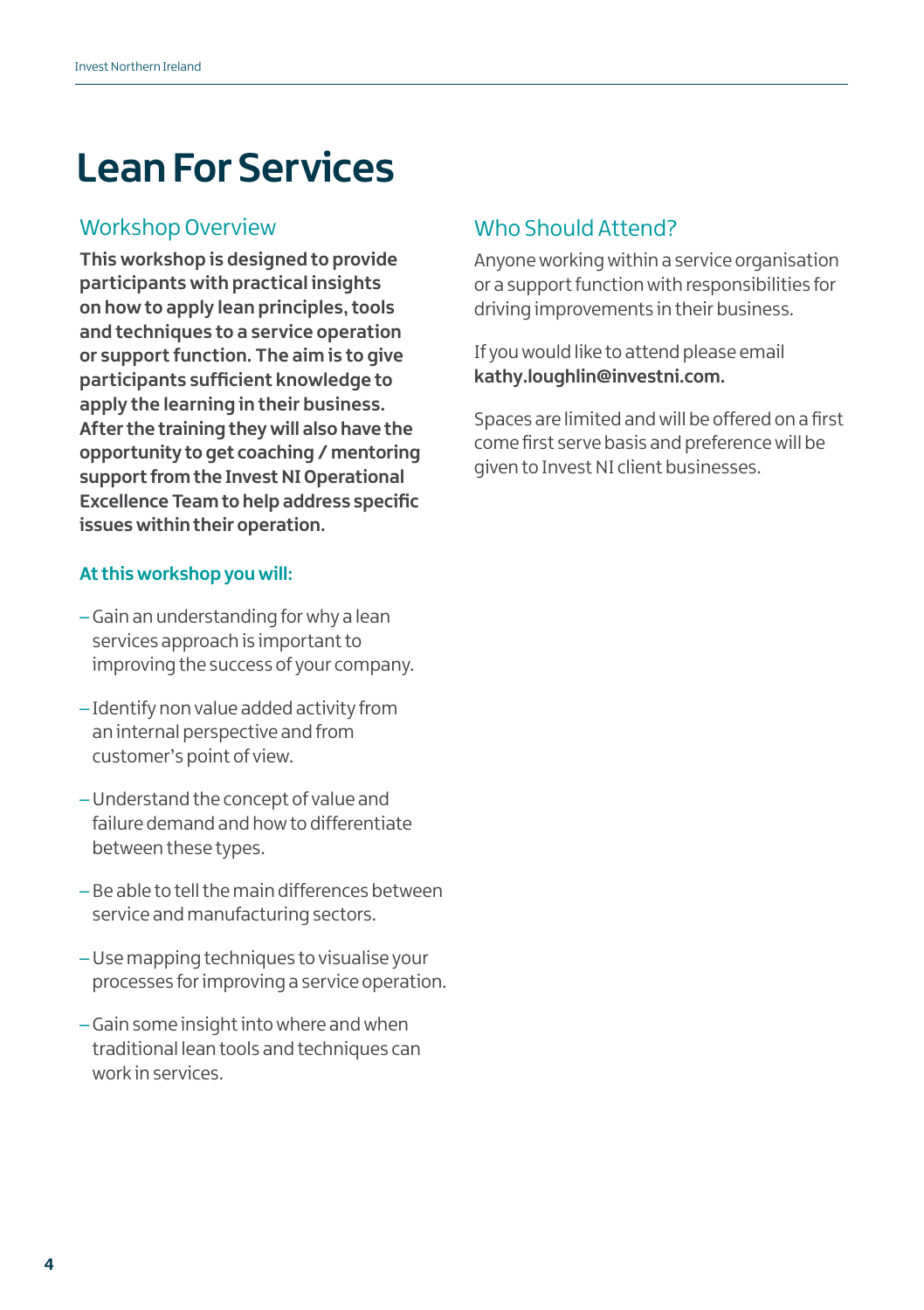# **Supply Chain Management Fundamentals**

## Workshop Overview

**This workshop is designed to provide participants with practical insights on how to manage suppliers more effectively. The aim is to give participants sufficient knowledge to apply the learning in their workplace. After the workshop you will also have the opportunity to receive coaching / mentoring support from the Invest NI Operational Excellence team to address specific supply chain issues within your business.** 

#### **At this workshop you will:**

- Gain an understanding for why the Supply Chain is critical to the success of your company.
- Learn how to monitor and improve the performance of your current suppliers.
- –Understand why you should view suppliers and customers as partners.
- Identify areas in your supply chain processes that will enhance performance and save costs and learn techniques to improve the competitiveness of your supply chain processes.
- Learn how to ensure that you select the best suppliers and ensure risk to your business is minimised.
- Understand why the role of supply-chain management, the management of supplies, suppliers, service level agreements, inventory and distribution - is crucial to the financial health of your business in the current and future economic conditions.
- Learn tips for negotiating the best deal.
- –Understand how our advice can support you in how you manage your suppliers.

By understanding the process better and making changes to how you do business in this area you will be surprised at the improvement you can make to your bottom line.

## Who Should Attend?

Anyone with responsibilities relating to procurement and the management of suppliers.

If you would like to attend please email **kathy.loughlin@investni.com.**

This workshop will be scheduled when sufficient number of attendees have been identified (usually 14 -16).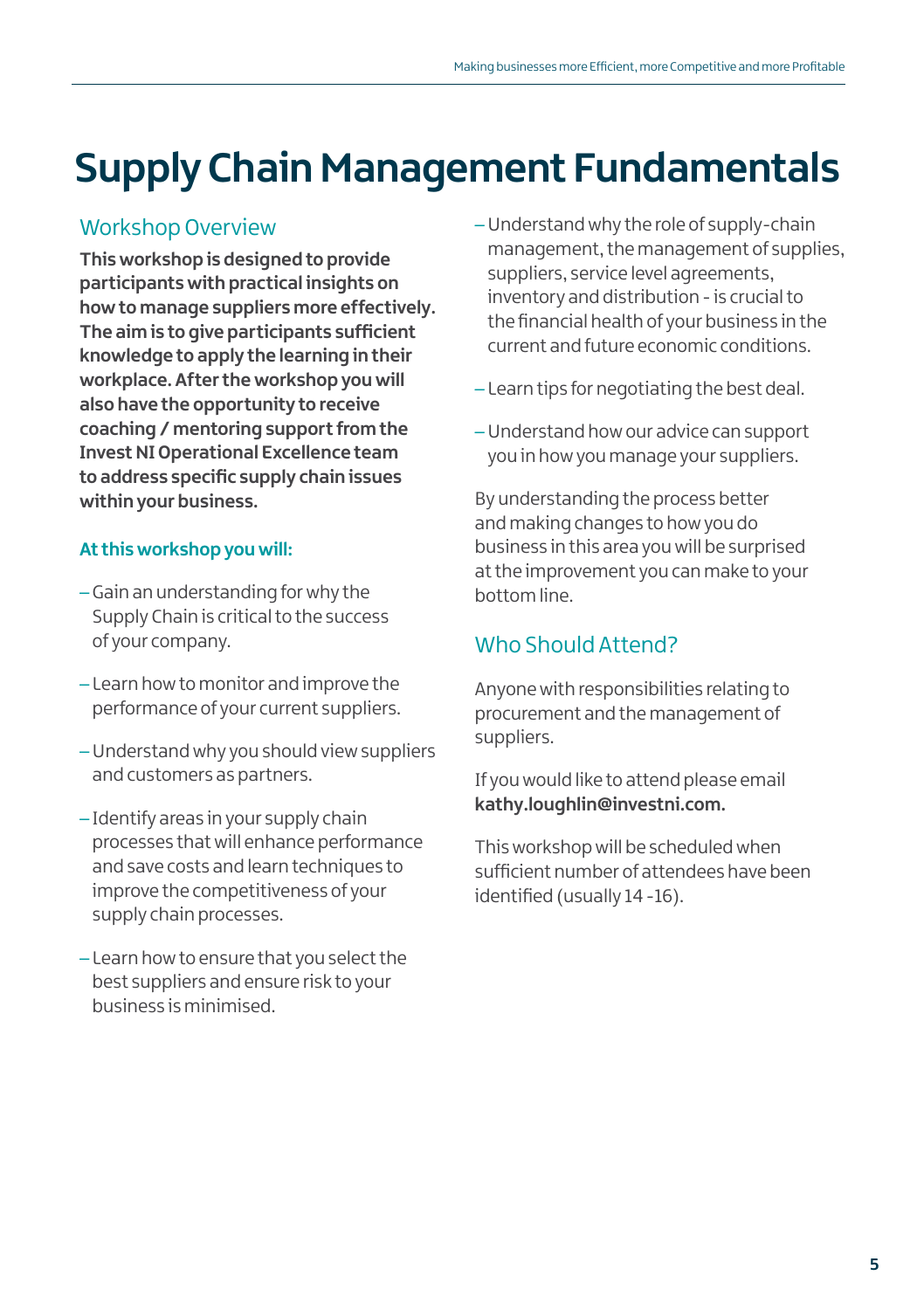# **Single Minute Exchange of Dies (SMED)**

### Workshop Overview

**This workshop will give you an introduction to the concepts and methods that lie behind SMED. Using The LeanGAMES© simulation system you will conduct a changeover and work through the tools used to analyse and improve the process. A second round of the simulation is run to validate the improvements.**



SMED (Single-Minute Exchange of Dies) is a system for dramatically reducing the time it takes to complete equipment changeovers. The starting point is to convert as many changeover steps as possible to "external" - performed while the equipment is running, then simplify and streamline the remaining steps.



The term Single-Minute Exchange of Dies comes from the goal of reducing changeover times to "single" digits (less than 10 minutes and relates to the work of Shigeo Shingo at Toyota in the 1950s).

**A successful SMED program will lower manufacturing costs, reduce batch sizes and enable more frequent product changes which in turn supports Just in Time and flexible manufacture.**

### Delegates will:

- Gain hands on experience by analysing a simulated changeover.
- Learn how to identify and reassign potential "external" elements.
- Identify areas for improvement using the element sheets.
- –Understand the importance of documenting the changeover process.
- Templates and example documents are provided.

### Who Should Attend?

This is a hands on workshop that is well suited to changeover / maintenance personnel and supervisors.

To address a real time issue this is usually held at the premises of one of the companies attending.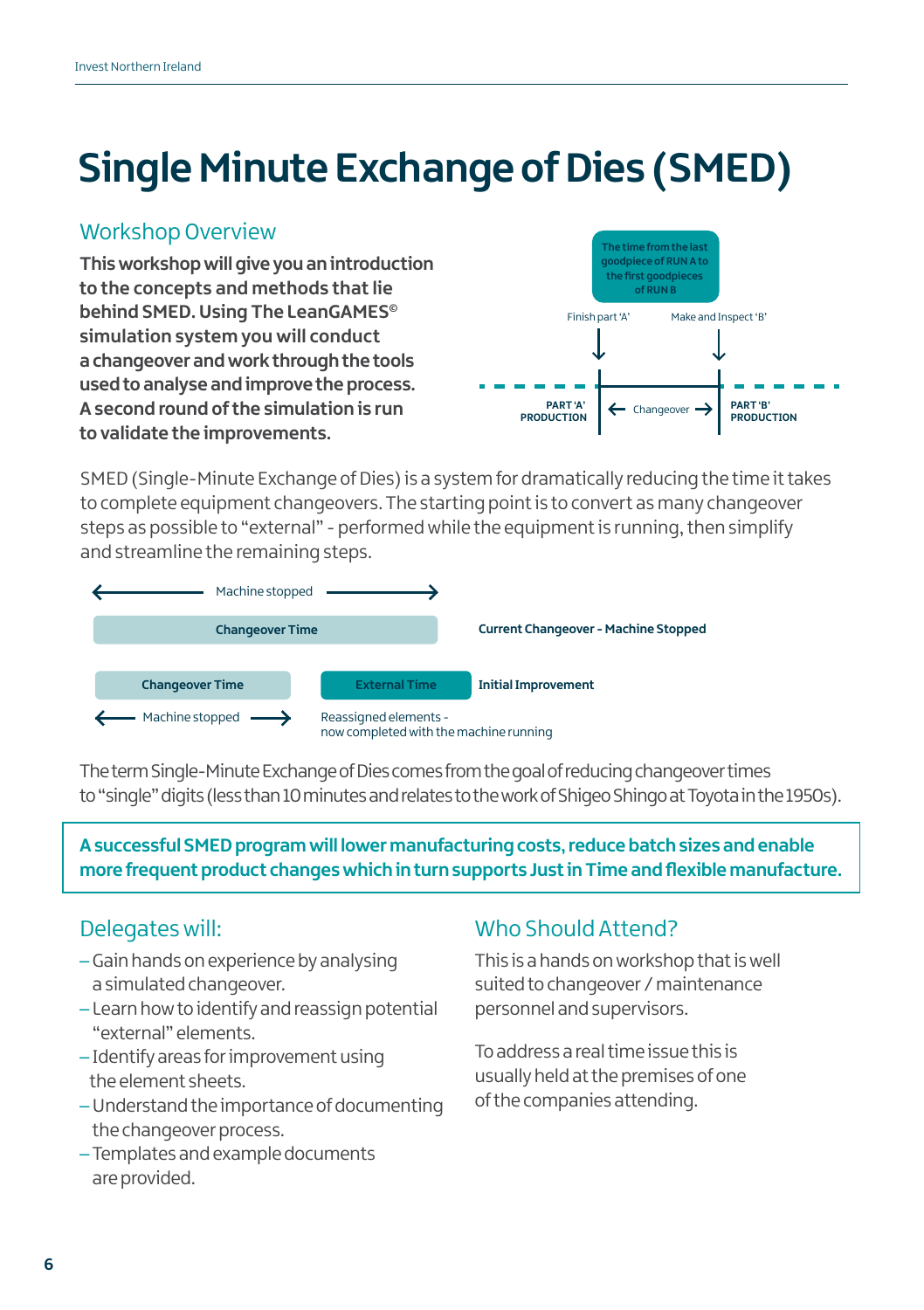## **Total Productive Maintenance**

**An average machine in a typical factory operates at about 35% - 45% efficiency, or in other words it is losing 55% - 65% capacity, common contributing factors include:**

- –Machine downtime breakdowns / changeovers;
- Running at a reduced speed start-up speed / incorrect optimisation;
- Producing products out of specification machine wear;
- Reports showing inaccurately high efficiencies hidden issues and opportunities.

#### Workshop Overview

This one day workshop will give you an introduction to the concepts and methods that lie behind TPM. Using tried and tested methods, delegates will learn that TPM is much more than a maintenance technique and understand how it can become an organisation-wide improvement methodology.

#### Delegates will:

- –Gain an understanding of TPM and the different maintenance approaches.
- Learn how to track the performance of your machines – OEE.
- Identify areas for improvement using the "Six Losses" and data analysis within the Plan-Do-Check-Act model.
- –Understand the importance of analysing failure modes.
- –Gain the knowledge to identify and establish daily checks and preventative maintenance strategies.
- –Gain an overview of Single Minute Exchange of Dies.

### The Japan Institute of Plant Maintenance (JIPM) definition of TPM is:

- **T**= Total must involve all employees at all levels of the organisation.
- **P** = Productive effective utilisation of all resources.
- **M** = Maintenance keeping the Man-Machine-Material system in optimum condition.

#### Who Should Attend?

Anyone responsible for equipment productivity or maintenance. Spaces are limited and will be offered on a first come first serve basis and preference will be given to Invest NI client businesses.

If you would like to attend please email **kathy.loughlin@investni.com**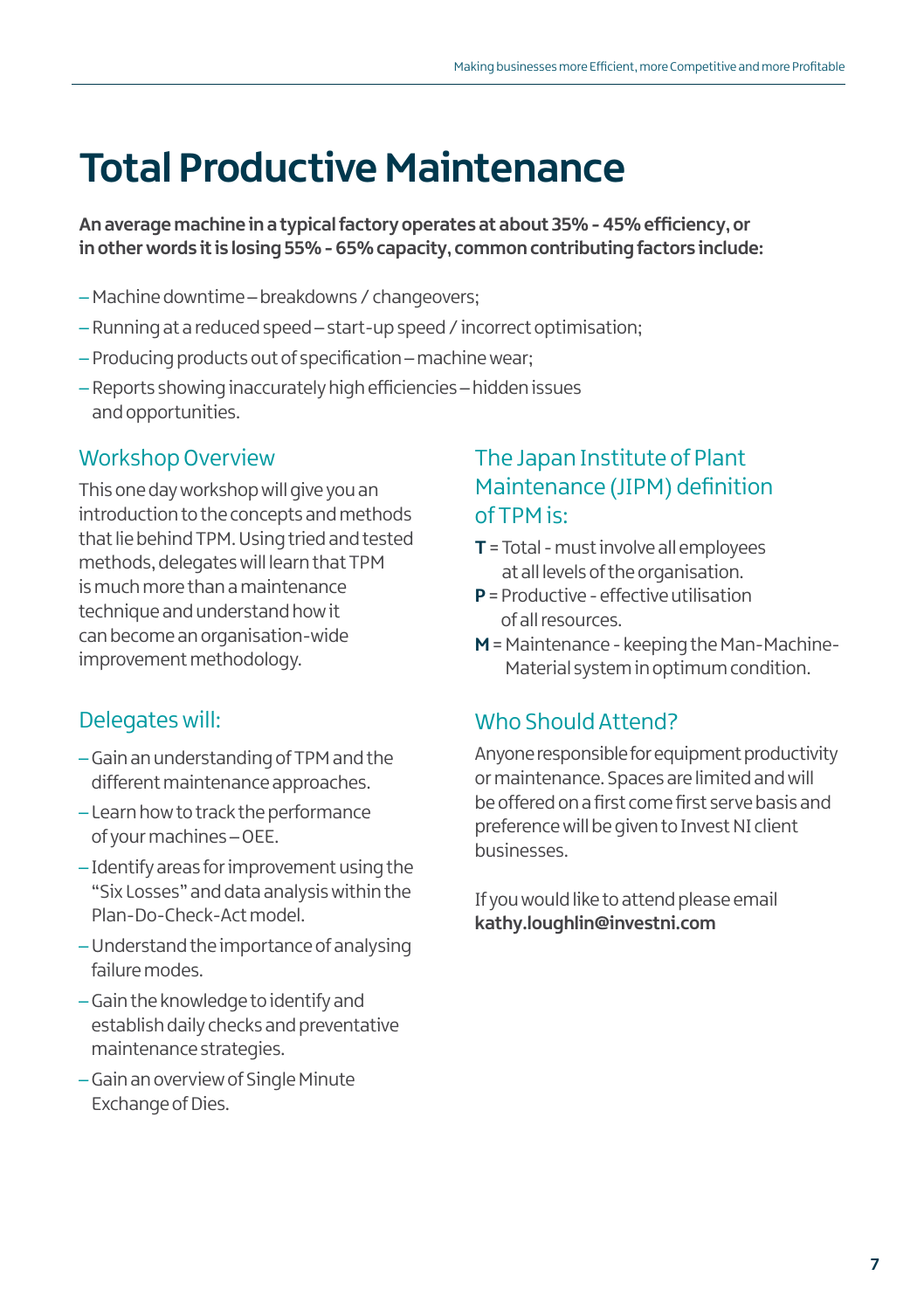## **8 Step Practical Problem Solving Using The A3 Approach**

#### Workshop Overview

**Toyota is admired for their ability to relentlessly improve operational performance. They focus on problem resolution and embedding the Plan– Do–Check-Act cycle across all activities. The 8 Step Practical Problem Solving Process is central to their continuous improvement. This workshop starts with "problem identification" and covers the tools that support and drive problem resolution.** 

Delegates will work through case studies and a work based problem. Prior to attending the course each delegate is expected to identify a suitable problem and with the assistance of their respective Operational Excellence Coach complete a draft A3 Report to step 3. Subsequent steps are worked on during the workshop.

Delegates will gain an understanding of the 8 steps and supporting root cause analysis tools and techniques. There will be time allocated to progress the respective work based problems and following the workshop it is expected that delegates will have the knowledge to successfully progress the project to closure.

#### Presenter:

The Kaizen Institute bases its structured problem-solving methodology around Toyota's 8 Step Practical Problem Solving model. By thinking through a problem or objective, logical and rational alternatives are determined based on facts, data, experience, and common sense. Then, problem-solving teams will make informed decisions to solve a well thought out objective, based on well grounded confidence.

### Who Should Attend?

Employees, Engineers, Supervisors, Managers and those who have responsibility for continuous improvement or are being asked to be involved in the improvement process. This workshop is a logical follow on for those people who have attended the Lean Fundamentals Training.

Spaces are limited and will be offered on a first come first serve basis and preference will be given to Invest NI client businesses.

Please note that the pre-attendance preparation is a key element of the workshop, if the preparation is not completed you will not be permitted to attend.

If you would like to attend please email **kathy.loughlin@investni.com**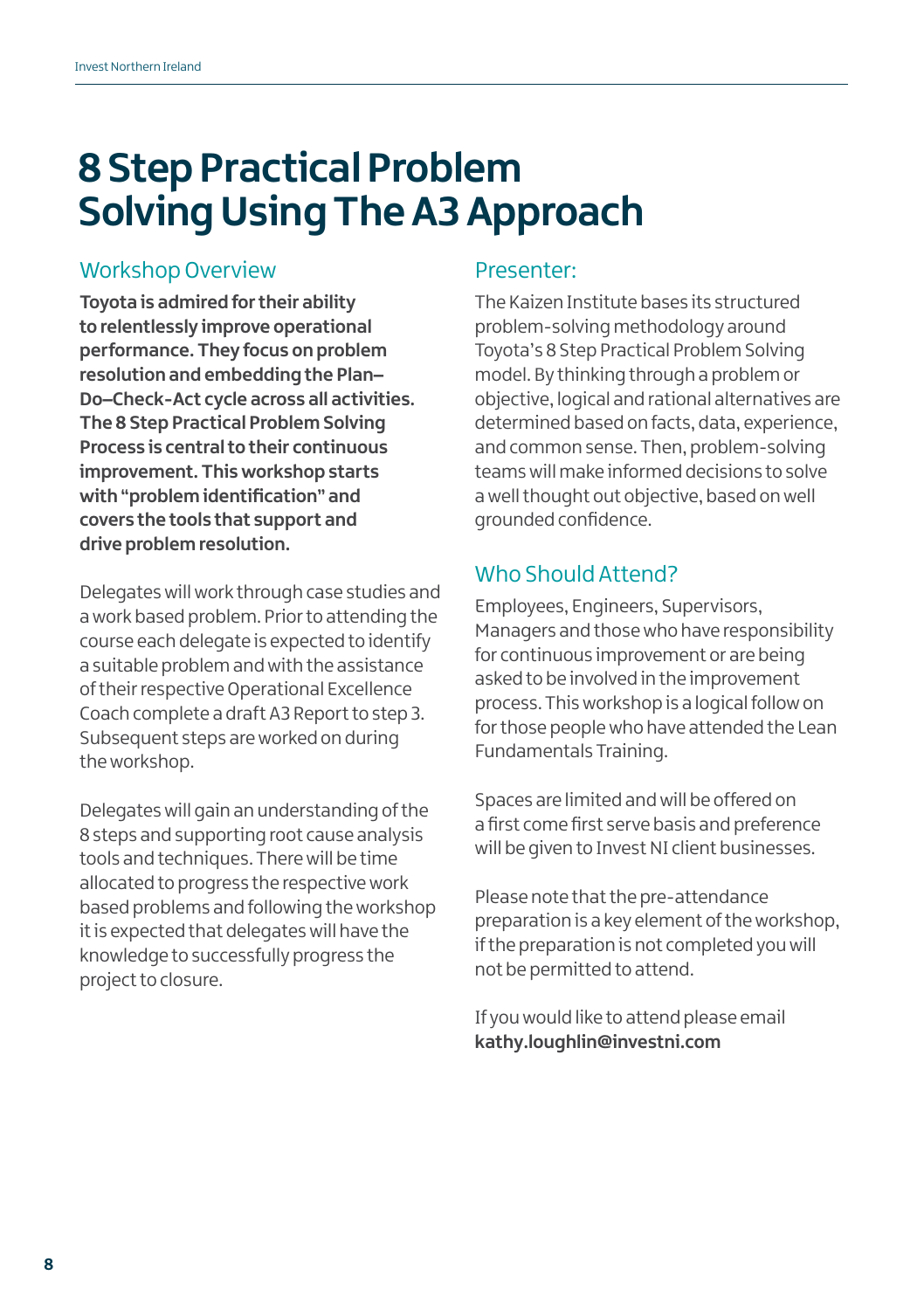## **Daily Kaizen Workshop**

## Supported by: The Kaizen Institute

**In order to support the implementation of a daily continuous improvement system, leaders are often required to function differently. Holding and running daily meetings, identifying issues and opportunities and driving improvements. At the core of Lean Thinking and Continuous Improvement is the Plan-Do-Check-Act cycle. Problems occur at different levels in organisations and as a result requires a different approach in order to be efficiently addressed.** 

This 2 day workshop is modelled on the Team Leader / Manager role as defined by best practice. The emphasis is on coaching, motivating the team and driving improvements through enhanced communication and engagement. Many issues can be resolved at source by the relevant work group, by implementing a daily improvement system. This workshop will provide you with knowledge of the appropriate structure, tools and techniques to support the implementation. Throughout the 2 days, attendees will work in groups to complete work based exercises.

## Workshop Agenda:-

#### **Day 1**

- Introduction and Principles of Continuous Improvement
- Resistance to Change Paradigms
- Team Communication Boards
- Running Team Board meetings reviewing performance / establishing GAP's
- –Developing Daily Improvements 3Cs

#### **Day 2**

- –Developing Standard Work
- Implementing Single Point Standard Work – utilising Job Instruction methods
- Conducting process audits delivering feedback
- Coaching as an enabler

## Who should attend?

The workshop has been designed to develop coaching skills between the Manager / Team Leader and their team and also with their respective Manager. Attendees are expected to attend in groups of 3 or 4 consisting of managers / team leaders, their respective line manager and the person responsible for Continuous Improvement in the business.

### Workshop Preparation:-

Attendees are expected to bring along production data for the week prior to the workshop, as well as data related to a typical day. Preparatory materials will be sent out in advance.

Please note that the pre-attendance preparation is a key element of the workshop, if the preparation is not completed you will not be permitted to attend.

If you would like to attend please email **kathy.loughlin@investni.com.** 

Spaces are limited and will be offered on a first come first serve basis.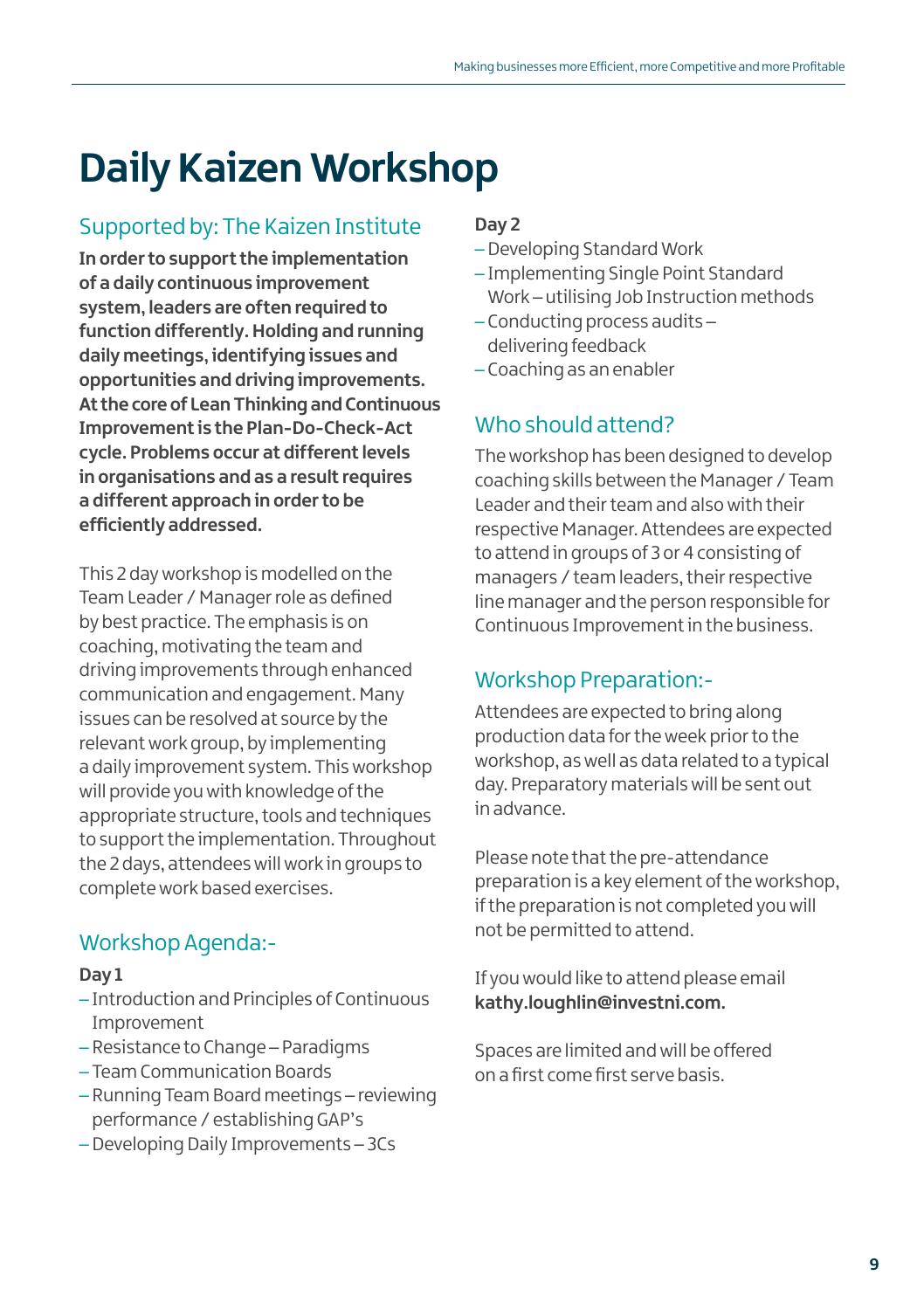## **Leader Kaizen Workshop**

## Supported by: The Kaizen Institute

**Many organisations who start out on the Lean journey struggle to fully adopt and embed continuous improvement throughout the organisation. They encounter numerous obstacles along the way including changing the culture across the organisation, getting people fully involved, identifying the right initiatives and effectively supporting implementation.**

Another key challenge is how to get people aligned with the business strategy and highlighting how continuous improvement can support this. In order to overcome these challenges the leadership team is often required to function differently.

This 2 day workshop forms part of Invest NI's support for the organisations Continuous Improvement journey and provides the attendees with an overview of:

- The core concepts of daily Kaizen and skills / behaviours of a leader in a lean enterprise;
- Tools to support strategy development and successful deployment;
- –How leaders can support the organisation to identify improvement opportunities and be involved;
- –How to improve communication and engagement across the business;
- Approaches that can be used to lead the change within the business;
- –How to accelerate the rate of improvement and gains within the business and sustain them.

Throughout the 2 days attendees will work in groups with their respective colleagues to complete work based exercises including a follow up action plan.

## Who should attend:-

The workshop has been designed to assist senior leaders / decision makers in the organisation to implement daily continuous improvement as well as provide a framework to successfully develop, deploy and implement a business strategy that everyone is engaged with.

It is expected that companies will attend in groups of 3 - 4, consisting of senior leaders and 1 - 2 members of the extended management team who have previously attended the Daily Kaizen workshop.

## Workshop Preparation:-

This is an action focused workshop where you will be required to complete some preparatory work and develop an action plan for implementation following attendance. Details of the preparatory work will be issued in advance of the workshop. Attendees are also expected to bring along a copy of their current strategic objectives.

If you would like to attend please email **kathy.loughlin@investni.com.** 

Spaces are limited and will be offered on a first come first serve basis.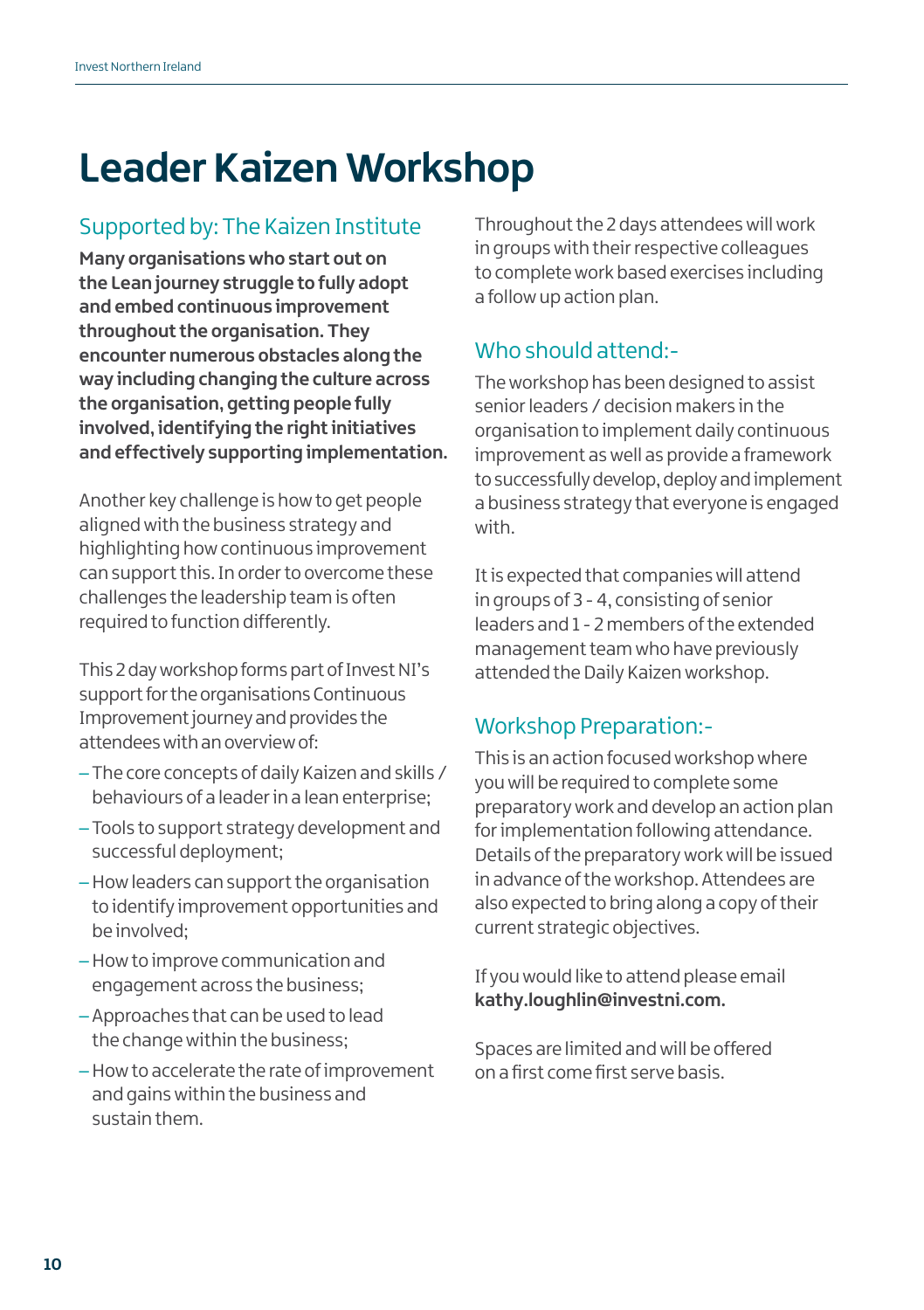## **Best Practice Events**

**These are usually held 3 - 4 times per year. They deal with a specific topic or issue and include a presentation delivered by an industry expert.**

The duration of these events range from a breakfast meeting, half day to a full day and typically include a Q&A session and networking opportunities with other attendees.

#### **Some examples of topics covered include:**

- Beyond Operational Excellence
- –Mastering Lean Product Development
- –Hoshin Kanri Policy Deployment
- Coaching as an enabler for Continuous Improvement
- The people side of Lean
- Engaging Change
- Sales and Operational Planning
- –Demand Driven MRP
- Best Practice visits have also been organised (subject to demand and host availability)

These events are advertised on **www.investni.com**  or on the events section of **www.nibusinessinfo.co.uk**